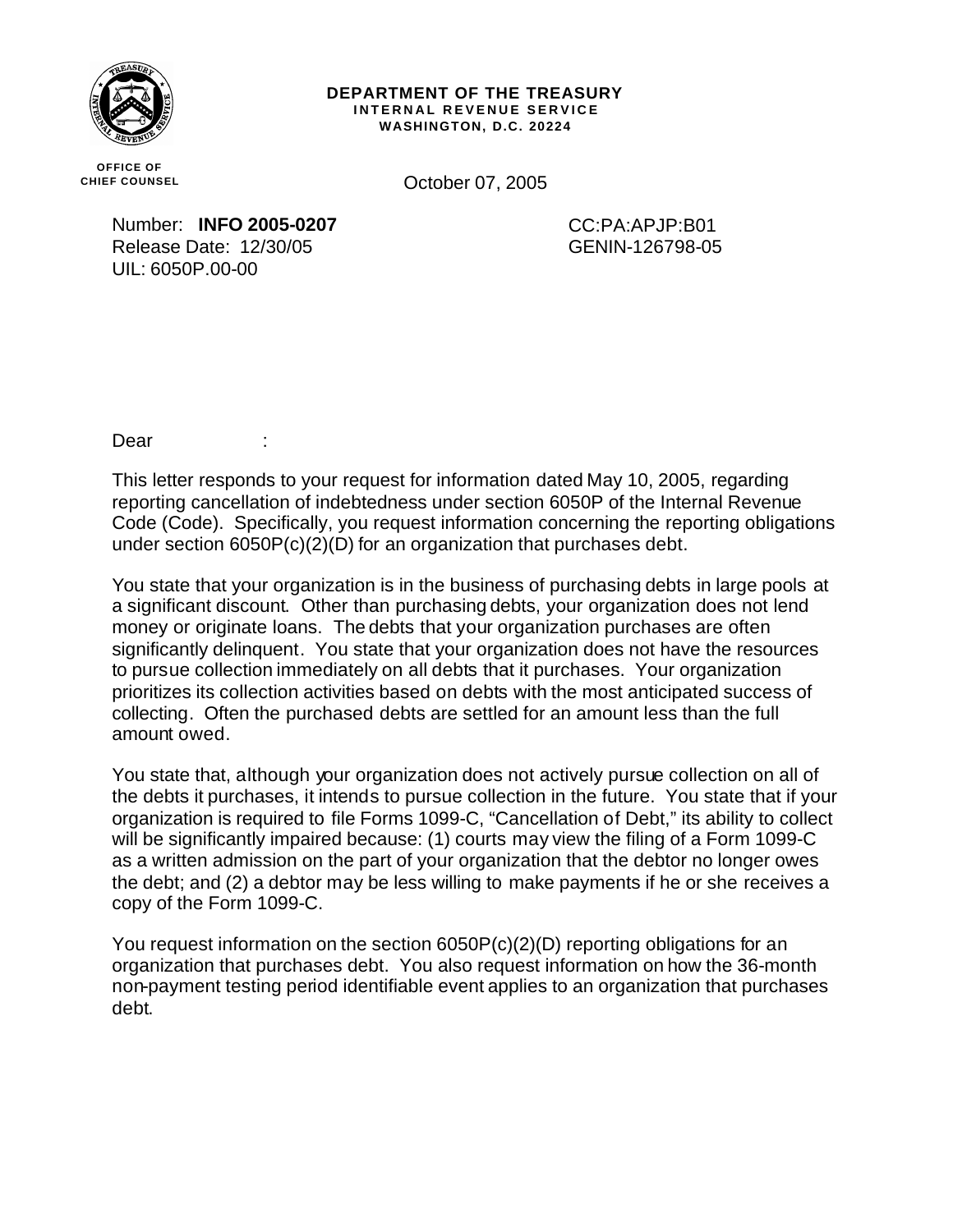## Organizations Required to Report Under Section 6050P(c)(2)(D)

Section 6050P(a) of the Code provides that any applicable entity that discharges indebtedness of any person during a calendar year must file an information return reporting the discharge. Section 6050P(d) provides that every applicable entity required to file a return under section 6050P(a) must furnish a copy of the information return to the debtor. Section 6050P(b) provides that no information reporting is required under section 6050P(a) if the amount of the discharge is less than \$600. Section 6050P(c)(2)(D) defines an "applicable entity" to include an organization with a significant trade or business of lending money.

Section 1.6050P-2(a) of the Income Tax Regulations (regulations) provides that lending money is a significant trade or business if the organization lends money on a regular and continuous basis during the calendar year. Section 1.6050P-2(e) provides that lending money includes acquiring an indebtedness. An organization that purchases debt may be an organization with a significant trade or business of lending money for purposes of section 6050P(c)(2)(D) of the Code and the regulations. The section 6050P(c)(2)(D) reporting requirements apply to discharges of indebtedness that occur on or after January 1, 2005. See section 1.6050P-2(i).

The reporting requirements of section 6050P of the Code and the regulations apply on a calendar year basis. Section 1.6050P-1 of the regulations provides that, upon the occurrence of an identifiable event during a calendar year, an applicable entity must report cancellation of indebtedness of \$600 or more during the calendar year unless an exception to reporting applies. Section 1.6050P-1(b)(2)(i) provides eight identifiable events that trigger the reporting requirement under section 6050P.

## 36-Month Non-Payment Testing Period Identifiable Event

Section 1.6050P-1(b)(2)(i)(H) of the regulations provides a rebuttable presumption that an identifiable event has occurred for the calendar year if a creditor has not received a payment at anytime during a 36 month testing period ending at the close of the year. In applying the non-payment testing period to an organization that purchases debt, on December 31 of each year, the organization must determine how long it has not received payment. See section 1.6050P-1(b)(2)(iv).

The section 6050P(c)(2)(D) reporting requirements apply to discharges of indebtedness that occur on or after January 1, 2005. See section 1.6050P-2(i). If the non-payment testing period identifiable event, or any other identifiable event, occurred prior to the effective date of section 1.6050P-2, no reporting is required upon the occurrence of a subsequent identifiable event. If, however, an identifiable event has not occurred before the effective date of section 1.6050P-2, an organization must determine if an identifiable event, including the non-payment testing period identifiable event, has occurred during 2005 or during any subsequent year for purposes of section 6050P reporting.